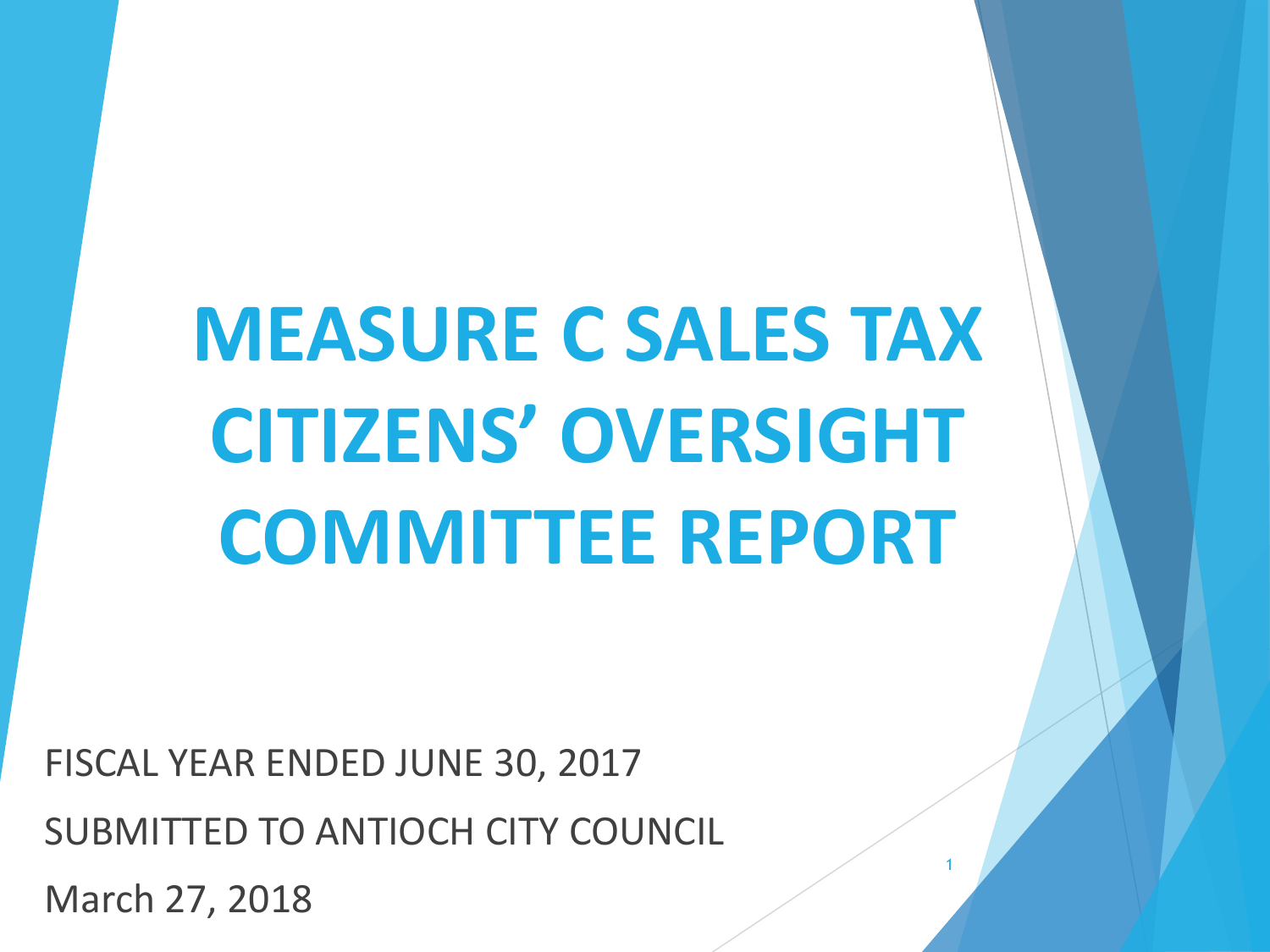# **SALES TAX CITIZENS' OVERSIGHT COMMITTEE REPORT**

▶ Fourth Annual Report by the Committee

- ▶ We requested and received data from City Management relating to Measure C to conduct review of receipts and disbursements of Measure C funds
- ▶ Our review provides a basis for periodic reports to be submitted to City Council indicating how funds from Measure C were used during the period covered by the report to address matters of public safety and code enforcement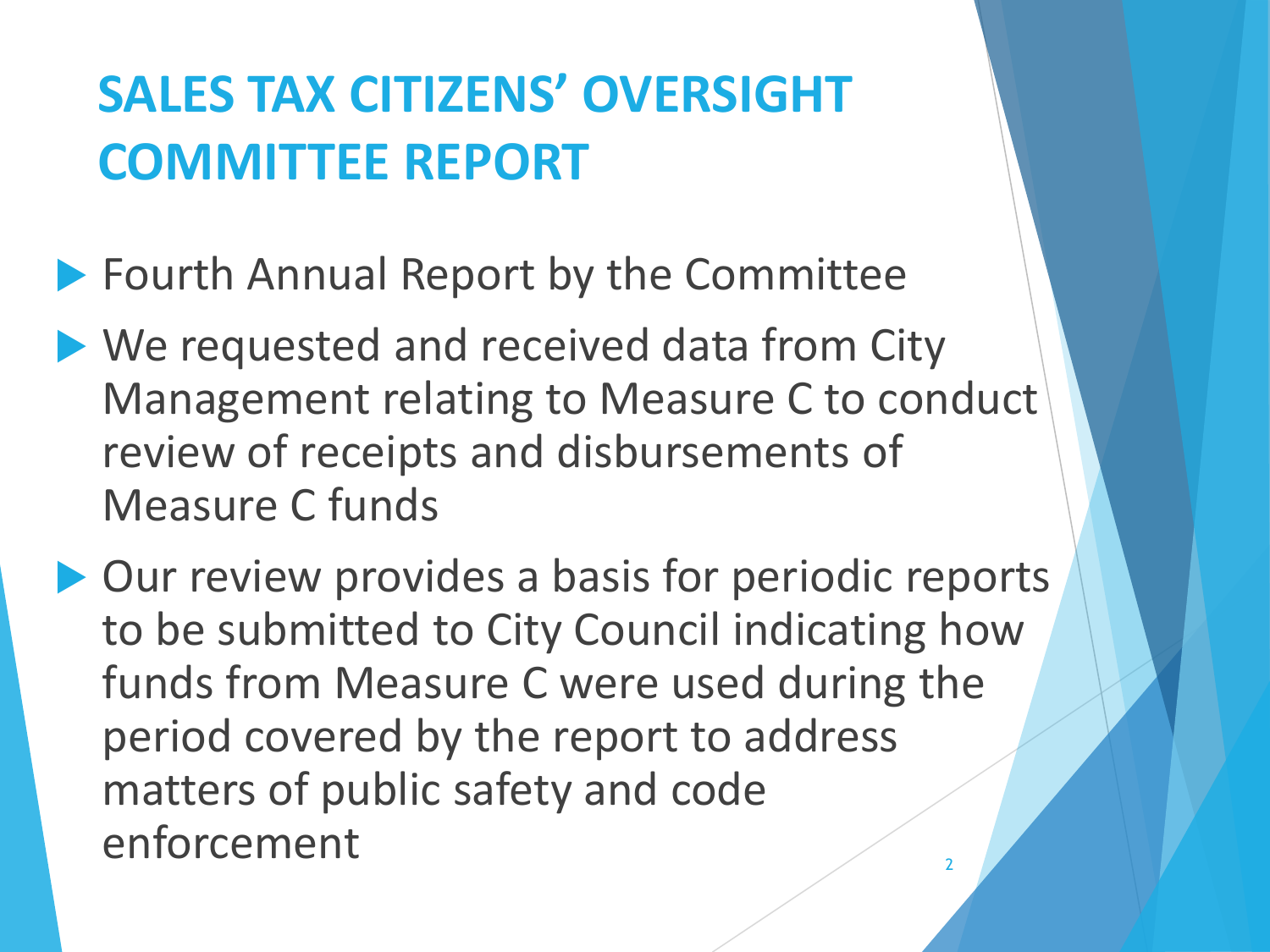## **SALES TAX CITIZENS' OVERSIGHT COMMITTEE REPORT**

- **Reviewed available documents supporting** such receipts and payments as required by the City Council's Resolution No. 2013/73 for the fiscal year ending June 30, 2017
- Results of our review provided a reasonable basis for our report
- Based on our review, we can ascertain that all Measure C monies are being properly accounted for and meet the objectives of this Measure 30 and 30 and 30 and 30 and 30 and 30 and 30 and 30 and 30 and 30 and 30 and 30 and 30 and 30 and 30 and 30 and 30 and 30 and 30 and 30 and 30 and 30 and 30 and 30 and 30 and 30 and 30 and 30 and 30 and 30 and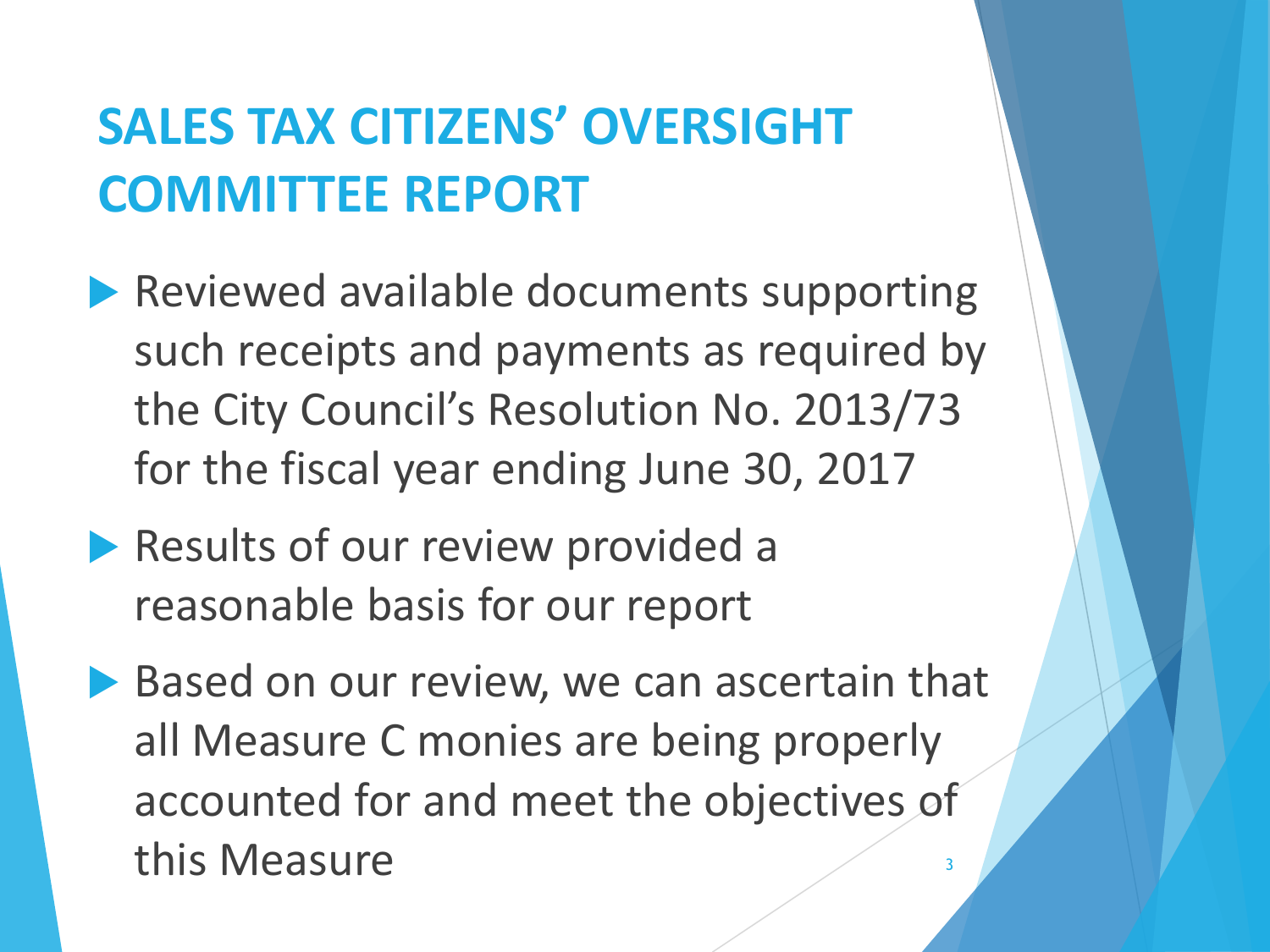### **RECEIPTS & CARRYOVER FOR FY 2017**

- **Total Measure C funds received for Fiscal** Year 2017 was \$6,534,889
- There was a carryover of Measure C monies from the prior fiscal year of \$4,351,967
- **Total available Measure C funds for fiscal** year 2017 were \$10,886,856

 *Note: All amounts rounded to the nearest whole number*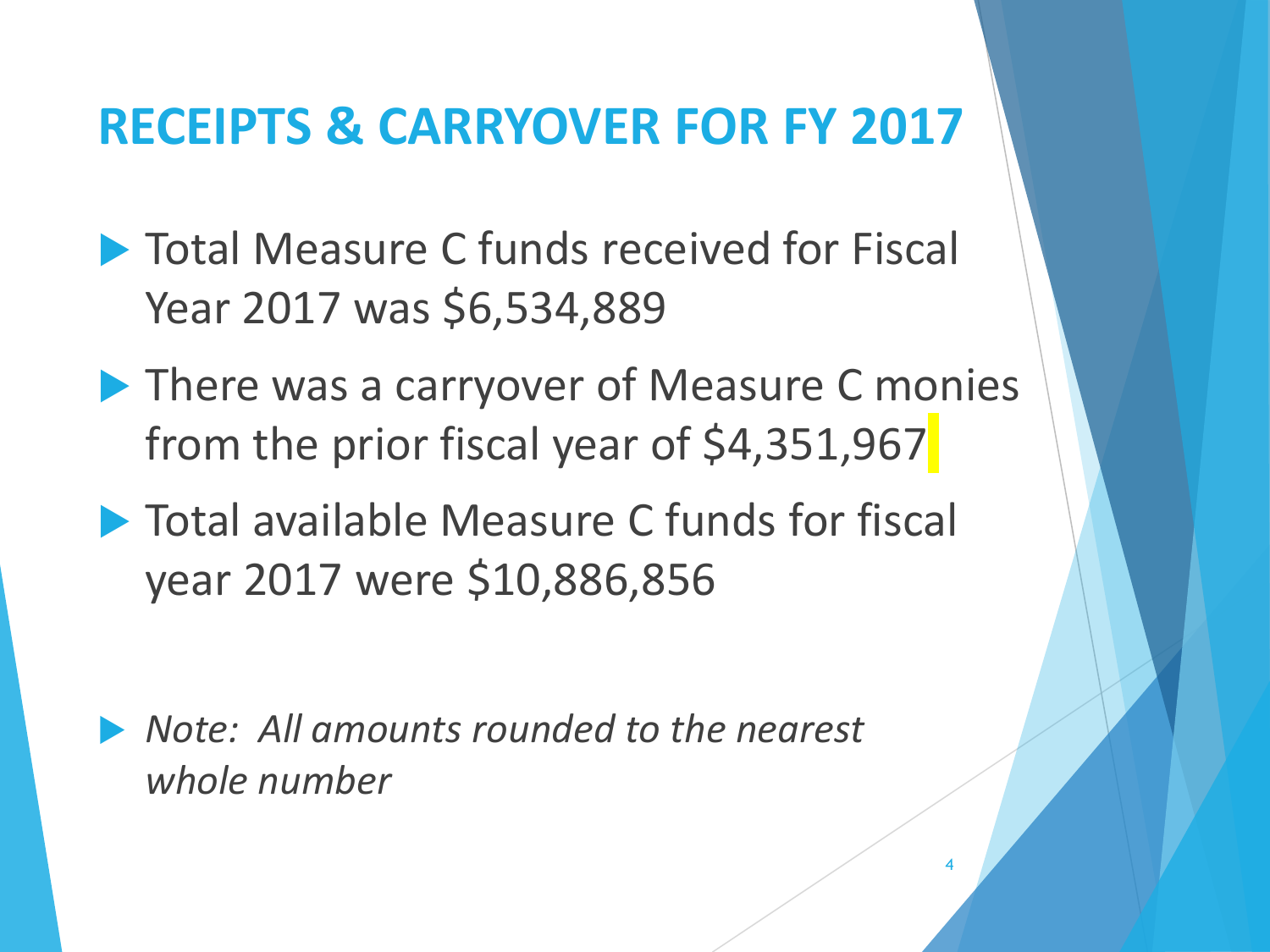## **FISCAL SUMMARY 2017**

|                     | <b>Prior Year</b><br>Carryover | 2017<br><b>Receipts</b> | 2017<br><b>Expenditures</b> | <b>Balance</b> |
|---------------------|--------------------------------|-------------------------|-----------------------------|----------------|
| Police              | \$4,351,967                    | \$6,037,152             | \$7,441,194                 | \$2,947,925    |
| Code<br>Enforcement | \$0                            | \$497,737               | \$497,737                   | \$0            |
| Total               | \$4,351,967                    | \$6,534,889             | \$7,938,931                 | \$2,947,925    |

*Note: All amounts rounded to the nearest whole number*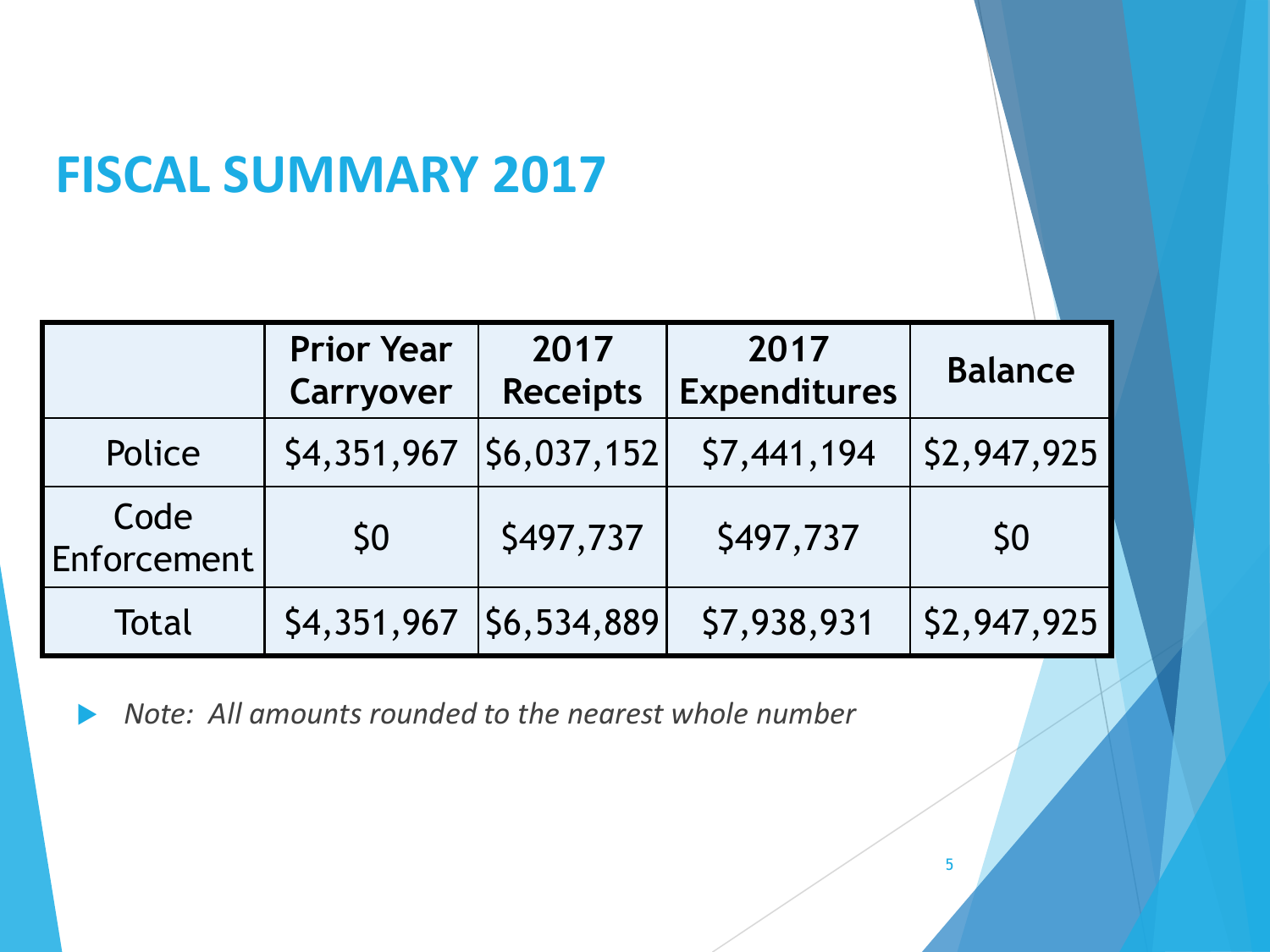### **MEASURE C IMPACT PUBLIC SAFETY**

- As of the writing of this report, the City has hired 53 sworn Police Officers since the inception of Measure C in 2014
- Net gain of 14 sworn Police Officers
- ▶ Currently, the City has 96 Sworn Officers
- ▶ City has hired 1 additional Community Service Officer for a total of 8 CSO's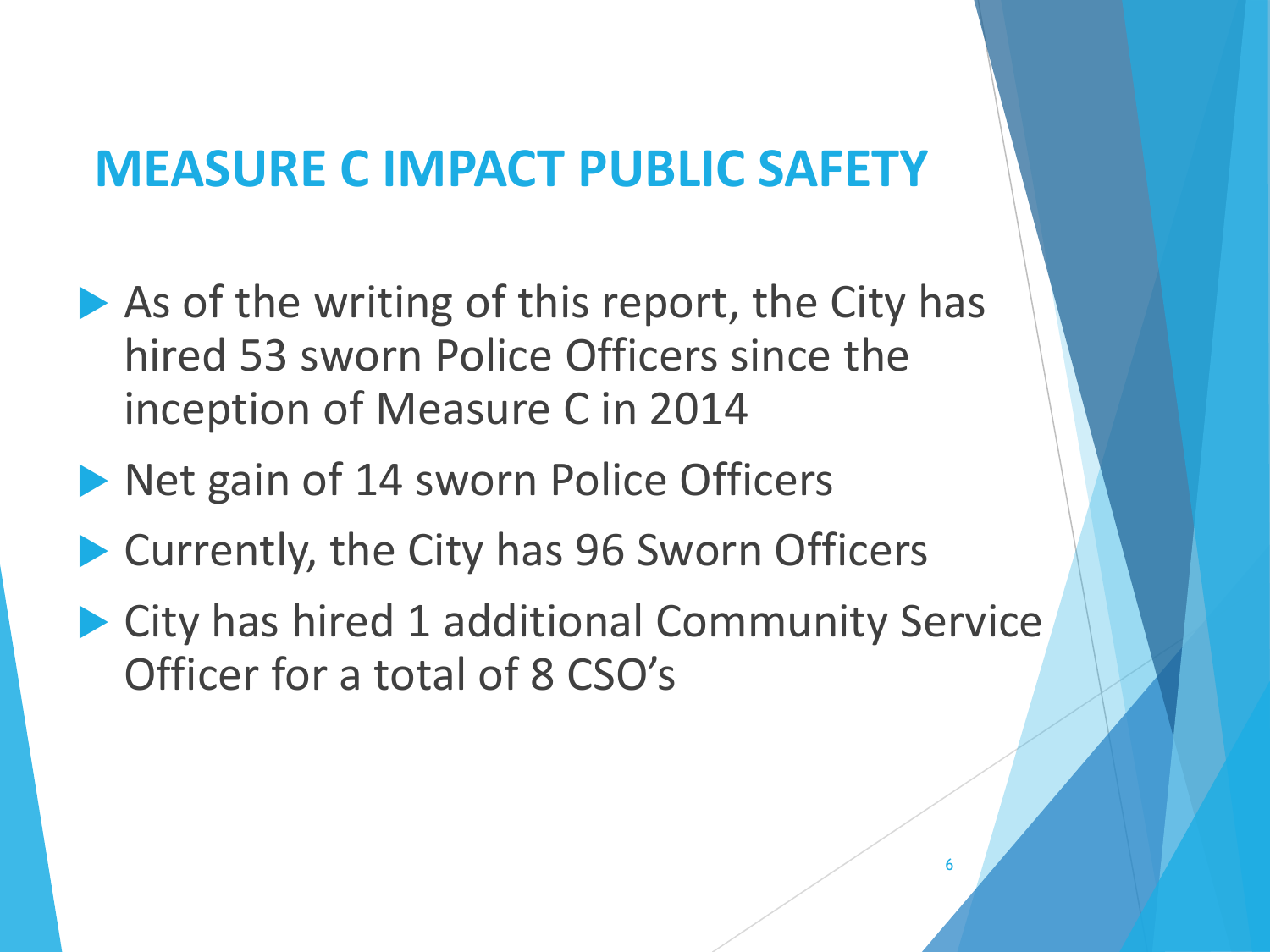## **MEASURE C IMPACT PUBLIC SAFETY Continued**

- ▶ Authorized and staffed one additional Sergeant position
- ▶ The City continues its active Vehicle Abatement Program expanding to one full time and 4 part time staff
- ▶ Violent crime is down 20% from the previous year in the City per crime statistics provided by the Chief of Police – overall crime remains unchanged
- ▶ Officer response time improved significantly from 9:48 minutes to 8:46 minutes per crime statistics

7

*Source: City of Antioch – Human Resources Department*

 *Antioch Chief of Police 2017 Report*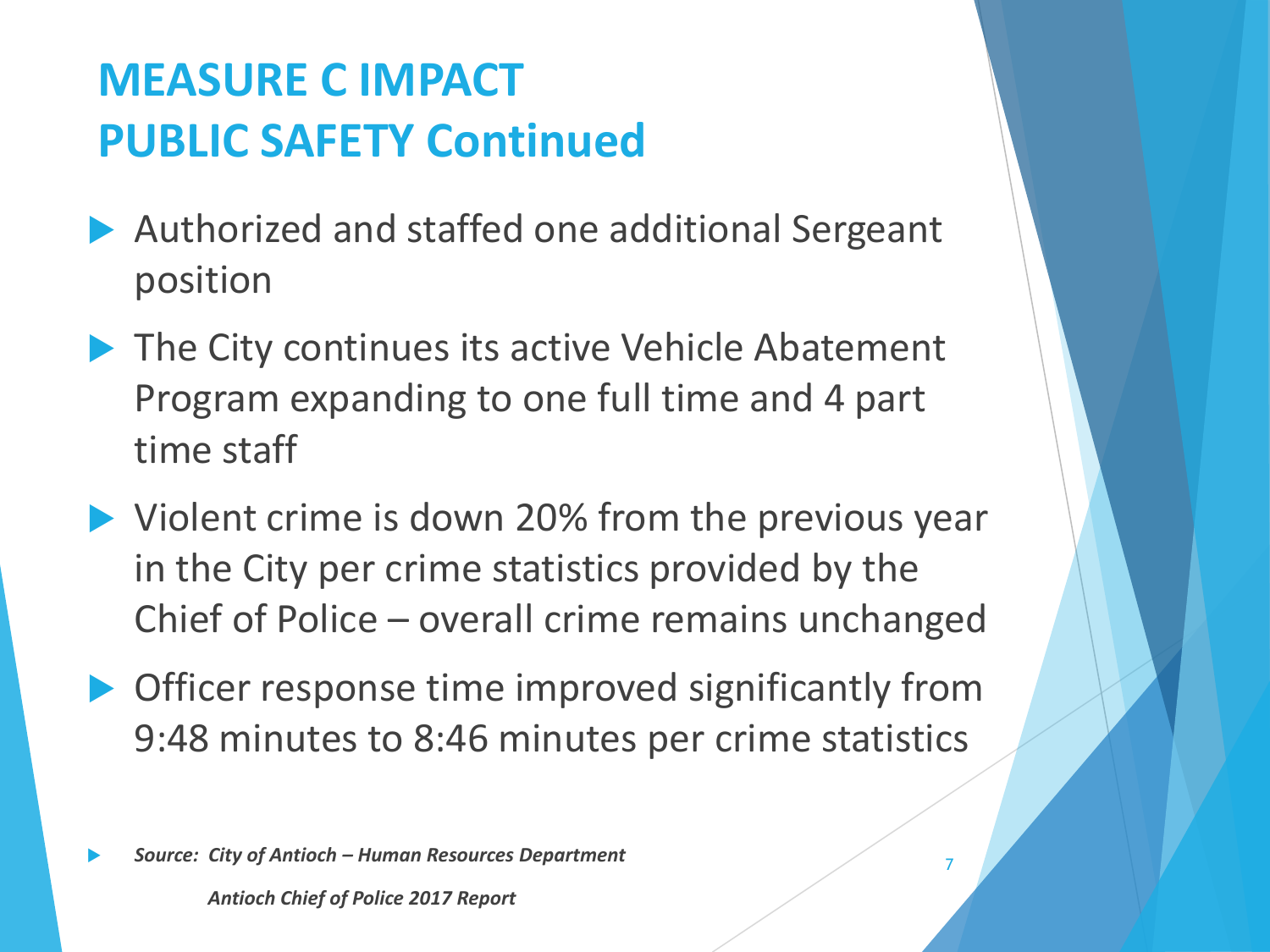# **MEASURE C IMPACT CODE ENFORCEMENT FY 2017**

- ▶ 921 Code Enforcement cases opened in 2017
	- **779 cases opened in 2016**
- ▶ 884 cases closed in 2017
	- 750 cases closed in 2016
- ▶ 4,577 cubic yards of blight and rubbish abated in 2017
	- **3,547 cubic yards in 2016**
- ▶ 1,877 shopping carts abated in 2017
	- 828 shopping carts in 2016